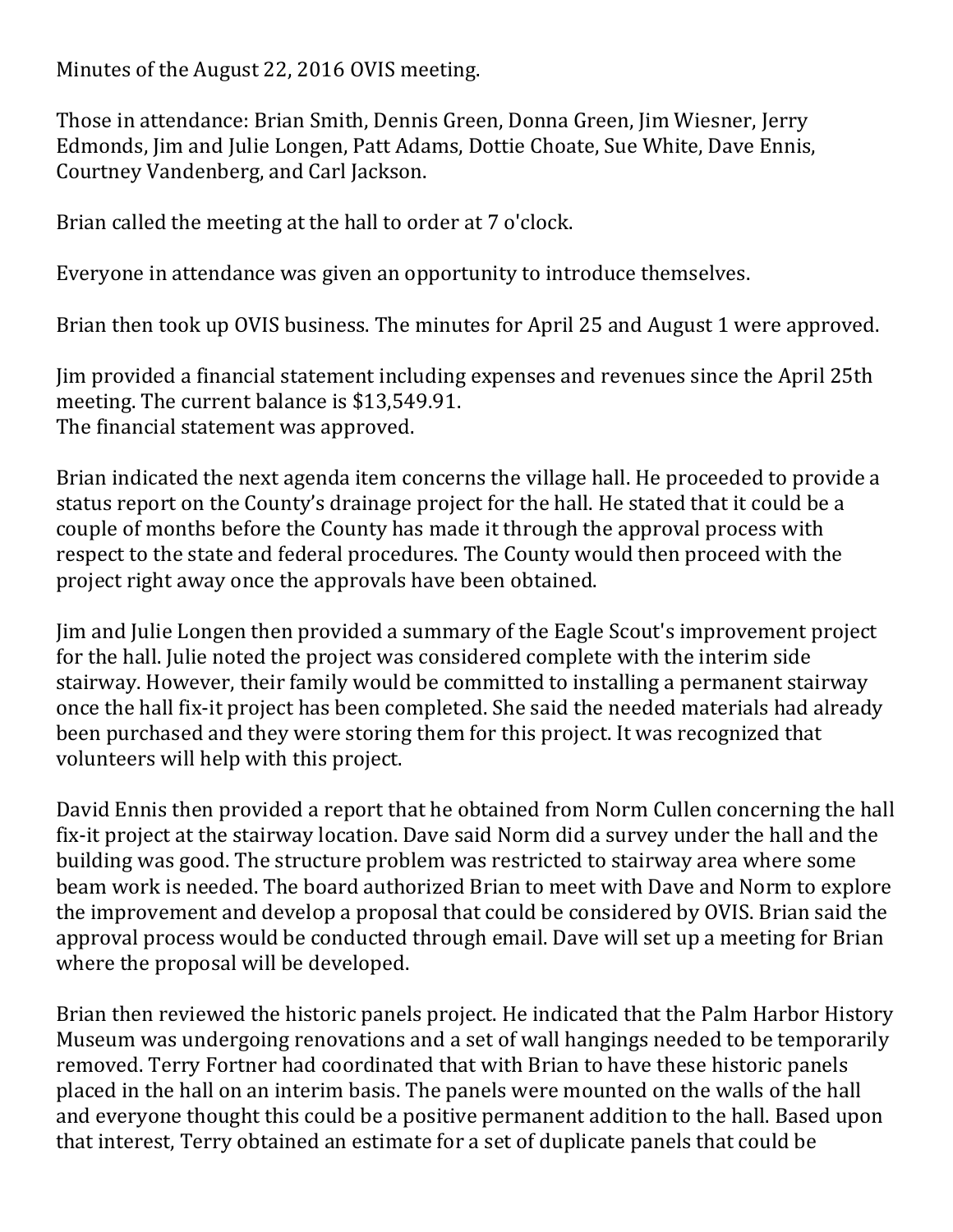installed in the hall for an approximate cost of \$400. It was recognized that there may be a couple more panels that are not included in this estimate. Following discussion the group approved this project for the panels without the frames, since the frames were deemed not to be necessary.

Brian then reported on the newsletter schedule. He said he expects the distribution being in the second week of September. He reviewed the subjects of the articles to be included. It was recognized that the newsletter should be out before the anniversary celebration of Molly's which is September 21. Jerry Edmonds agreed to provide an article on his church's outreach to the community.

Brian then reviewed upcoming events and the dates and logistics.

He noted that the holiday golf cart parade according to Peg

Mahara was always held on the second Sunday in December. That date is December 11. Based upon discussion the group agreed that OVIS should continue to sponsor this event. There was a good discussion of logistics and for improvements over last year's event. The group took action to approve the OVIS event sponsorship with December 11 and for Brian to proceed with the necessary steps including the permit, insurance, and the Sheriff's support. 

Concerning the holiday potluck, Brian said Connie had recommended December 6. The group approved that date. Brian will confirm this date (which is a Tuesday) with Terry, which was to minimize conflicts. The Potluck was moved from Wednesday to a Tuesday last year.

Brian reported that Halloween is on Monday this year. Therefore there were no conflicts with hall rentals. Sue agreed this was a good event. The group approved.

Brian also noted he was working with Dave and Bob on the date for the next community cleanup. 

Brian reported that he had talked to Dolly about the annual neighborhood CrimeWatch program workshop for Ozona. She said Deputy Skipper is not available on Monday, October 24 for the normal OVIS meeting. The group agreed to move the OVIS meeting to Tuesday, October 25 to resolve this conflict. It was therefore agreed that the workshop will be scheduled in conjunction with that OVIS meeting.

At this point in the meeting, Brian asked if there were any other business. Donna brought up the traffic issue with the elementary school on Tampa Road. It was agreed that Brian would invite the county traffic engineering people come to a meeting to talk about this. Brian would also make contact with the central school officials that are focused on such responsibilities.